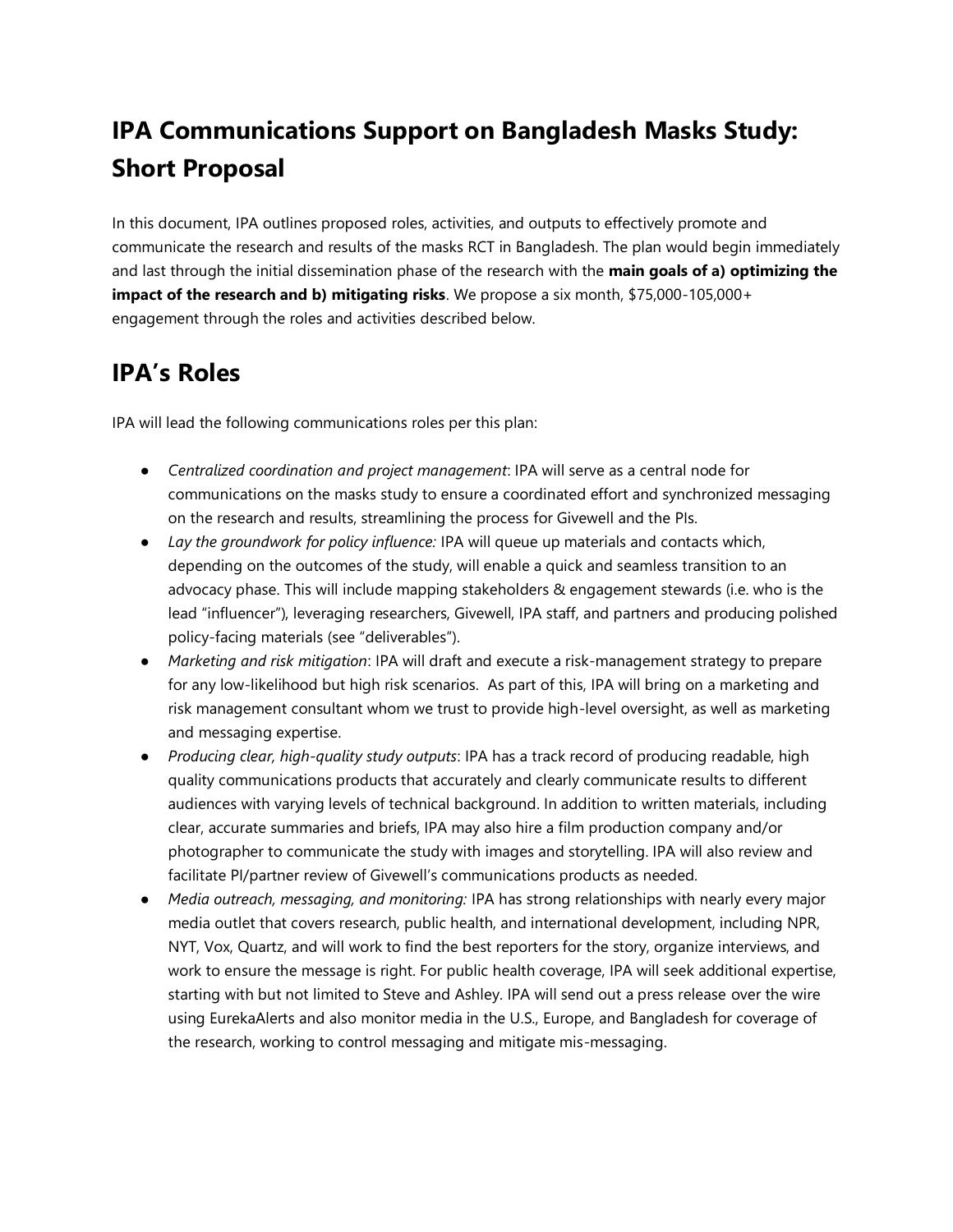- *Coordinating with data quality team*: IPA has processes in place for quality checking results and checking data to ensure results are as solid as possible before going public. The comms team will coordinate with that team and PIs to ensure it happens in a timely way.
- *Partner and PI engagement and coordination:* IPA will coordinate communications with Givewell, partners, and university comms teams to make sure all actors are informed of the plan, credited, and that the release adheres to any journal embargo rules. IPA will also help write, pitch, and edit op-eds for PIs (ghost written or co-authored).

# **Key Activities & Outputs**

#### Pre-results (estimated Dec 2020-Feb 2021)

- Develop robust communications strategy, timeline
	- Map key stakeholders to influence at each level/audience → assign key steward within internal team per stakeholder
	- Determine if any stakeholders require formal engagement (i.e. steering committee, roundtable discussions) + plan those; otherwise 1-1 engagement
	- Socialize and share communications plan with PIs, GW, IPA to align goals and understand roles (including PI roles vis a vis stakeholder map); set-up regular check-in meetings (or add to existing agenda)
	- Plan for and begin development the following materials (as laid out below)
	- Set up communications calendar, other tools for quick approvals
- Monitor and manage communications challenges, risks, threats
	- Place specialist comms firm on retainer, prep them with background: IPA would identify and engage a communications firm that specializes in risk mitigation/management to be available in the case of a communications crisis arising from misinterpretation, or null or negative results. Note: The "upper-bound" proposed budget would cover the cost of having the firm briefed and on call, but additional funds would be needed if the firm had to be pulled in to manage a crisis after results are out.
	- Monitor/manage local political sensitivities/government relations
- Draft results become available
	- 'Internal' sharing and discussion (GW/PIs)
	- Align internally on key messages for different stakeholder groups
	- Develop all products mentioned below
	- Ongoing review of written materials w crisis comms lens
	- $\circ$  Share privately with selected stakeholders (as outlined in the stakeholder map + engagement plan)
	- Agree on final products, public talking points, and who shares which messages (i.e. assign stewards for messages)
- Queue up media releases and exclusives in coordination w university press offices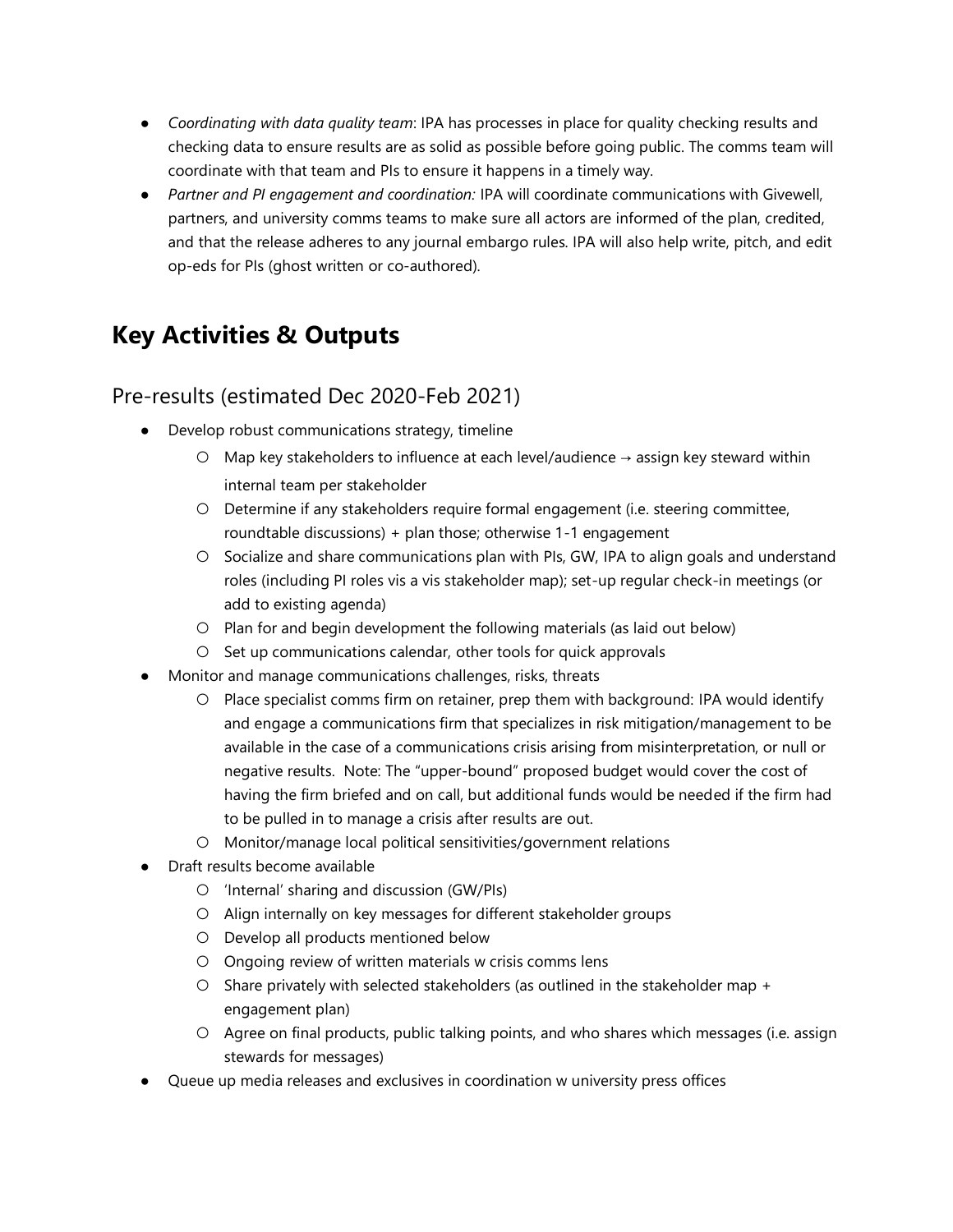#### Public release (estimated April/May 2021):

- Coordination of release across institutions, including with researchers and their universities, partners in Bangladesh, with Givewell, and IPA
- $\bullet$  Media liaison  $\rightarrow$  team agrees that all media or public speaking requests are routed through IPA; IPA agrees to coordinate w press offices as appropriate and do background for journalists / journal embargo / media package coordination, including media outreach, embargoed press release, and EurekaAlert
- Press conference talking points or other public presentation creation, coaching, and rehearsal for PIs, Givewell, IPA leadership
- Social media monitoring and management
- Launch deliverables:
	- Blog post (s) for global audience (target 2)
	- Op-ed (s) for local and/or global audiences (target 2)
	- Plain-language summary w/results for all audiences (1)
	- Media outreach and press package
	- Policy brief with graphs, visuals
	- Film and photography (included in "upper-bound" budget, see below))
- Post-mortem reflection & learning meeting

### Post public release / advocacy phase (beyond grant scope)

- *Ongoing media monitoring*: Continued media monitoring after the initial release phase of the results would require additional staff time/funding (beyond the six-month time frame)
- *Engagement in advocacy*: If results are positive and policy-worthy, it might be advisable to engage IPA's senior policy leads and/or a lobbying or advocacy firm to persuade major institutions to adjust or strengthen policies around mask-wearing and the types of masks to recommend. Hiring a firm or leading advocacy-related meetings and events is beyond the scope of this grant.
- *Additional writing and/or design work beyond the scope of this grant:* For example, if it's determined that additional writing, graphics or data visualizations are needed, not outlined in the below "Deliverables" section, that would need to be outsourced by IPA or Givewell.

### Budget

IPA proposes a six-month engagement of a base cost of \$75,000, with a few flexible options to add on additional costs allowing additional deliverables.